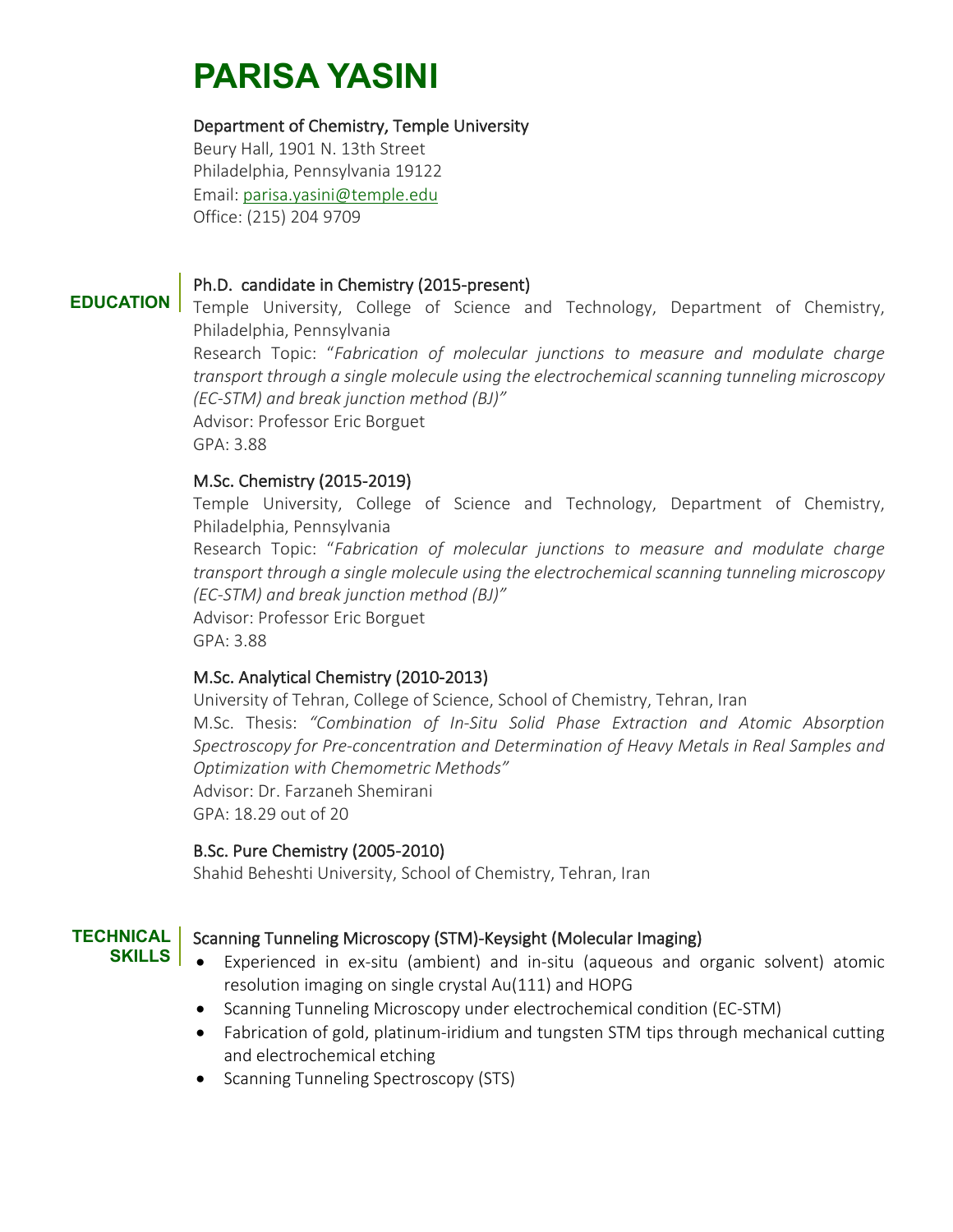#### Single Molecule Conductance (SMC)

- Design in-situ, ex-situ and potential control STM-Break Junction experiments
- Design and perform soft junction experiments

#### Atomic Force Microscopy (AFM)-Dimension Icon & Keysight (Agilent)

• Ex situ and in situ (aqueous and organic) high resolution imaging in different operation modes (contact, tapping and non-contact)

#### Transmission Electron Microscopy (TEM) (EOL JEM-1400)

• Nanoparticle and 2D material characterization

Atomic Absorption Spectroscopy Raman Microscopy (LabRAM HR Evolution) X-ray diffraction for material characterization (Bruker D8) Electrochemical methods including cyclic voltammetry

# **PUBLICATIONS** Parisa Yasini, Sepideh Afsari, Haowei Peng, Piret Pikma, John P. Perdew, Eric Borguet*,"Potential-Induced High-Conductance Transport Pathways through Single-Molecule Junctions", Journal of the American Chemical Society 141(25), 10109-10116 (2019). doi:10.1021/jacs.9b05448 (Featured on the front cover).*

Sepideh Afsari, Parisa Yasini, Haowei Peng, John P. Perdew, Eric Borguet, "*Anisotropic Conductivity at the Single-Molecule Scale", Angewandte Chemie International Edition, 58(40), 14275-14280 (2019). doi:10.1002/anie.201903898 (Featured on the cover and ranked as a "Hot Paper").*

Parisa Yasini, Stuart Shepard, Tim Albrecht, Manuel Smeu and Eric Borguet, *"Combined Impact of Denticity and Orientation on Molecular-Scale Charge Transport", The Journal of Physical Chemistry C, 124(17), 9460-9469 (2020), doi:10.1002/anie.201903898*

Parisa Yasini, Farzaneh Shemirani & Rouhollah Khani, "*Combination of In Situ Surfactantbased Solid Phase Extraction and Central Composite Design for Pre-concentration and Determination of Manganese in Food and Water Samples*" Food Analytical Methods, 5, 1303- 1310, (2012), *doi:10.1007/s12161-012-9374-x*

Pratap Naha, Jessica Hsu, Johoon Kim, Shrey Shah, Mathilde Bouché, Salim Si-Mohamed, Marine Breuilly, Derick N. Rosario-Berrios, Philippe Douek, Maryam Hajfathalian, Parisa Yasini, Eric Borguet, Sanjay K. Singh, Mark A. Rosen, Matthew A. Morgan, David P. Cormode, "*Dextran coated cerium oxide nanoparticles (Dex-CeNP): a CT contrast agent for imaging the gastrointestinal tract and inflammatory bowel disease*", Submitted.

Parisa Yasini, Stuart Shepard, Manuel Smeu, and Eric Borguet, "*Hammett Substituent Effect in Modulation of Charge Transport through Single Molecule Junctions*", (in preparation).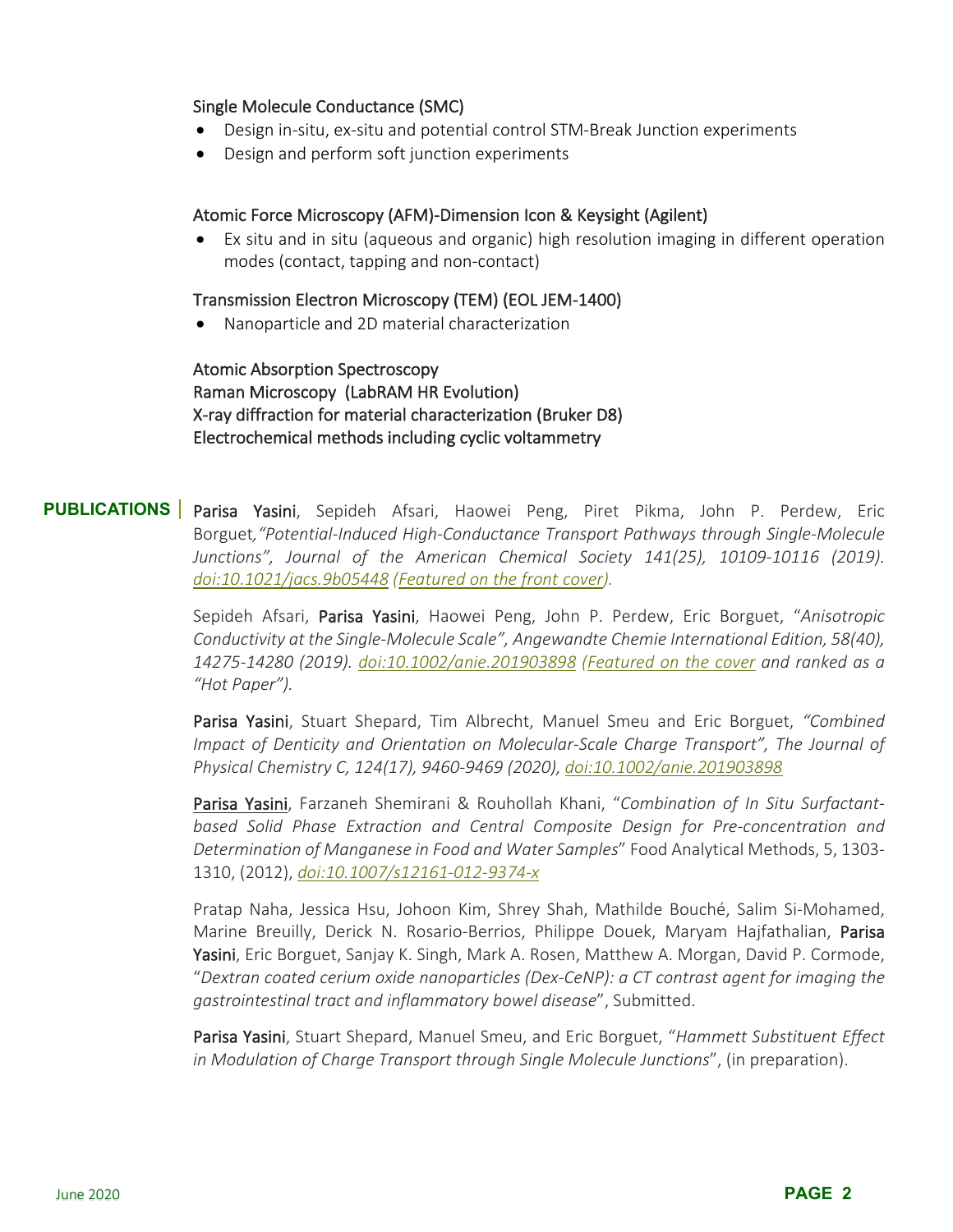Farbod Alimohammadi, Parisa Yasini, Tim Marshall, Nuwan Attanayake, Eric Borguet, Daniel R. Strongin, "*Layer by Layer Deposition of 1T-MoS2 towards a Better Hydrogen Evolution Catalyst*", (in preparation).

**CONFERENCE** Oral presentation: Parisa Yasini, Sepideh Afsari, Piret Pikma, Eric Borguet, *Single Molecule Junction: Chemical Optimization of Charge Transport through Single Benzene Derivatives*, AVS 64th International Symposium & Exhibition, Tampa, Florida, USA, November 2017

> Oral presentation: Piret Pikma, Parisa Yasini, Eric Borguet, *Fabrication of Single Molecule*  Polycyclic Aromatic Hydrocarbon Switches at an Electrochemical Interface, 22<sup>nd</sup> Topical Meeting of the International Society of Electrochemistry, Tokyo, Japan, April 2018

> Poster: Parisa Yasini, Sepideh Afsari, Loranne Vernisse, Piret Pikma, Eric Borguet, *Single molecule electronics: Fabricating an on/off electromechanical single molecule conductance switch*, 252nd American Chemical Society National Meeting-Philadelphia, Pennsylvania, USA, August 2016

> Poster: Parisa Yasini, Piret Pikma, Eric Borguet, Single molecule electronics: *Fabricating an on/off electromechanical single molecule conductance switch*, American Chemical Society-Young Chemist Committee-Philadelphia, Pennsylvania, USA, March 2017

> Poster: Piret Pikma, Parisa Yasini, Eric Borguet, *In situ STM study of the effect of applied potential on the adsorption and electrical conductivity of NDA*, American Chemical Society-Young Chemist Committee-Philadelphia, Pennsylvania, USA, March 2017

> Poster: Parisa Yasini, Piret Pikma, Eric Borguet, "Charge Transport Measurements through Single Benzene Derivatives", American Chemical Society-Young Chemist Committee-Philadelphia, Pennsylvania, USA, April 2018.

> Poster: Parisa Yasini, Sepideh Afsari, Haowei Peng, Piret Pikma, John P. Perdew, Eric Borguet, "Potential-induced high-conductance transport pathways through single-molecule junctions" CCM annual meeting-Philadelphia, May 2019.

> Poster: Parisa Yasini, Sepideh Afsari, Haowei Peng, Piret Pikma, John P. Perdew, Eric Borguet, "Orientation controlled single molecule junctions", American Chemical Society-Young Chemist Committee-Philadelphia, Pennsylvania, USA, January 2020.

> Poster: Farbod Alimohammadi, Parisa Yasini, Eric Borguet, Daniel R. Strongin, "In Situ Atomic Force Microscopy Study of Monolayer Birnessite Reduction", American Chemical Society-Young Chemist Committee-Philadelphia, Pennsylvania, USA, January 2020.

> Poster: Parisa Yasini, Farzaneh Shemirani & Rouhollah Khani, *Application of Central Composite Design for Optimization of In-Situ Surfactant based Solid Phase Extraction for Preconcentration and Determination of Manganese in Various Real Samples*. 3th Iranian Biennial Seminar of Chemometrics, University of Tabriz, Tabriz, Iran, November 2011

#### **TEACHING EXPERIENCE**

Private tutor of university course (organic chemistry) and high school science and mathematics (2011 – 2012) Instructor in General Chemistry I laboratory at Temple University (2015 – 2016)